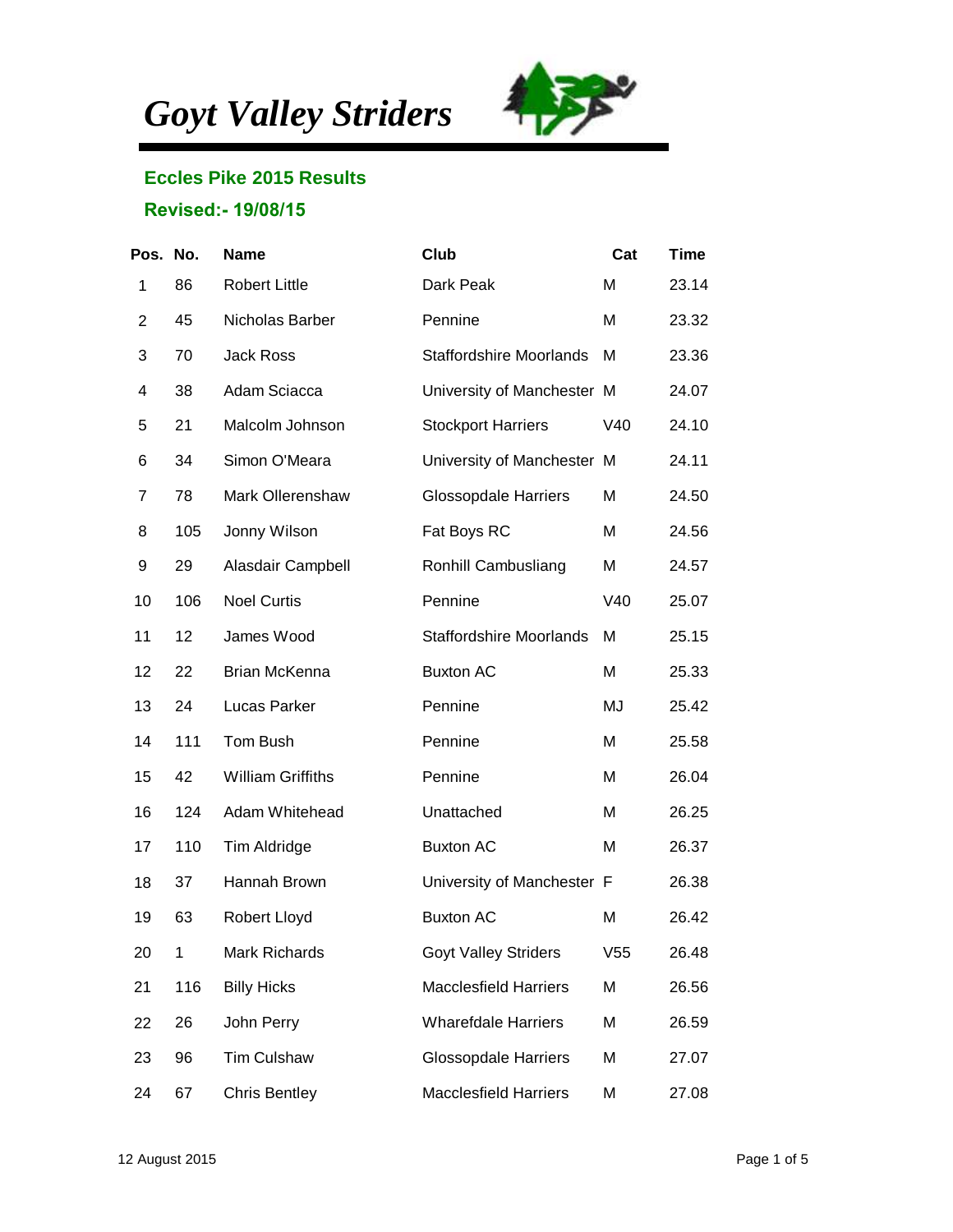| Pos. No. |     | <b>Name</b>            | Club                           | Cat             | <b>Time</b> |
|----------|-----|------------------------|--------------------------------|-----------------|-------------|
| 25       | 19  | Andy McMurdo           | Pennine                        | M               | 27.15       |
| 26       | 85  | James Hynes            | Unattached                     | V45             | 27.25       |
| 27       | 71  | <b>Elliot Meylan</b>   | <b>Buxton AC</b>               | MJ              | 27.29       |
| 28       | 125 | James Oddy             | <b>Staffordshire Moorlands</b> | M               | 27.30       |
| 29       | 118 | <b>Chris Shearlock</b> | Unattached                     | V40             | 27.40       |
| 30       | 17  | <b>Mike Gradwell</b>   | Unattached                     | M               | 27.49       |
| 31       | 99  | Jonathan Harris        | <b>Chorlton Runners</b>        | Μ               | 27.54       |
| 32       | 18  | Simon Pateman          | Unattached                     | V45             | 28.00       |
| 33       | 23  | Allen Bunyan           | <b>Macclesfield Harriers</b>   | M               | 28.02       |
| 34       | 44  | Paul Armstrong         | Unattached                     | M               | 28.04       |
| 35       | 89  | James Stubbs           | Pennine                        | MJ              | 28.15       |
| 36       | 41  | Andy Ford              | Horwich                        | M               | 28.19       |
| 37       | 127 | Alun Williams          | Pennine                        | M               | 28.25       |
| 38       | 91  | Barnaby Crawshaw       | Pennine                        | M               | 28.37       |
| 39       | 66  | James Cox              | Pennine                        | M               | 28.44       |
| 40       | 90  | John Hewitt            | <b>Glossopdale Harriers</b>    | V50             | 28.50       |
| 41       | 35  | Dale Gartley           | <b>FRA</b>                     | V55             | 28.58       |
| 42       | 84  | <b>Helen Thornhill</b> | <b>Buxton AC</b>               | FJ              | 29.01       |
| 43       | 62  | <b>Tim Raffle</b>      | Altrincham & District AC       | V <sub>50</sub> | 29.03       |
| 44       | 25  | John Mooney            | <b>Macclesfield Harriers</b>   | V55             | 29.06       |
| 45       | 5   | <b>Richard Bouglas</b> | <b>Buxton AC</b>               | M               | 29.07       |
| 46       | 58  | <b>Terry Fowler</b>    | <b>Buxton AC</b>               | V45             | 29.14       |
| 47       | 30  | Brian MacFadyen        | <b>Macclesfield Harriers</b>   | V <sub>55</sub> | 29.19       |
| 48       | 108 | David Newton           | <b>Buxton AC</b>               | M               | 29.33       |
| 49       | 55  | Neil Hey               | <b>Macclesfield Harriers</b>   | V45             | 29.47       |
| 50       | 80  | Kevin Mottram          | <b>Buxton AC</b>               | V40             | 29.52       |
| 51       | 56  | Ingrid Storm           | <b>Chorlton Runners</b>        | F               | 29.59       |
| 52       | 9   | Rachael Lawrance       | <b>Macclesfield Harriers</b>   | F               | 30.10       |
| 53       | 104 | Joseph Paul Weeks      | <b>Goyt Valley Striders</b>    | V40             | 30.20       |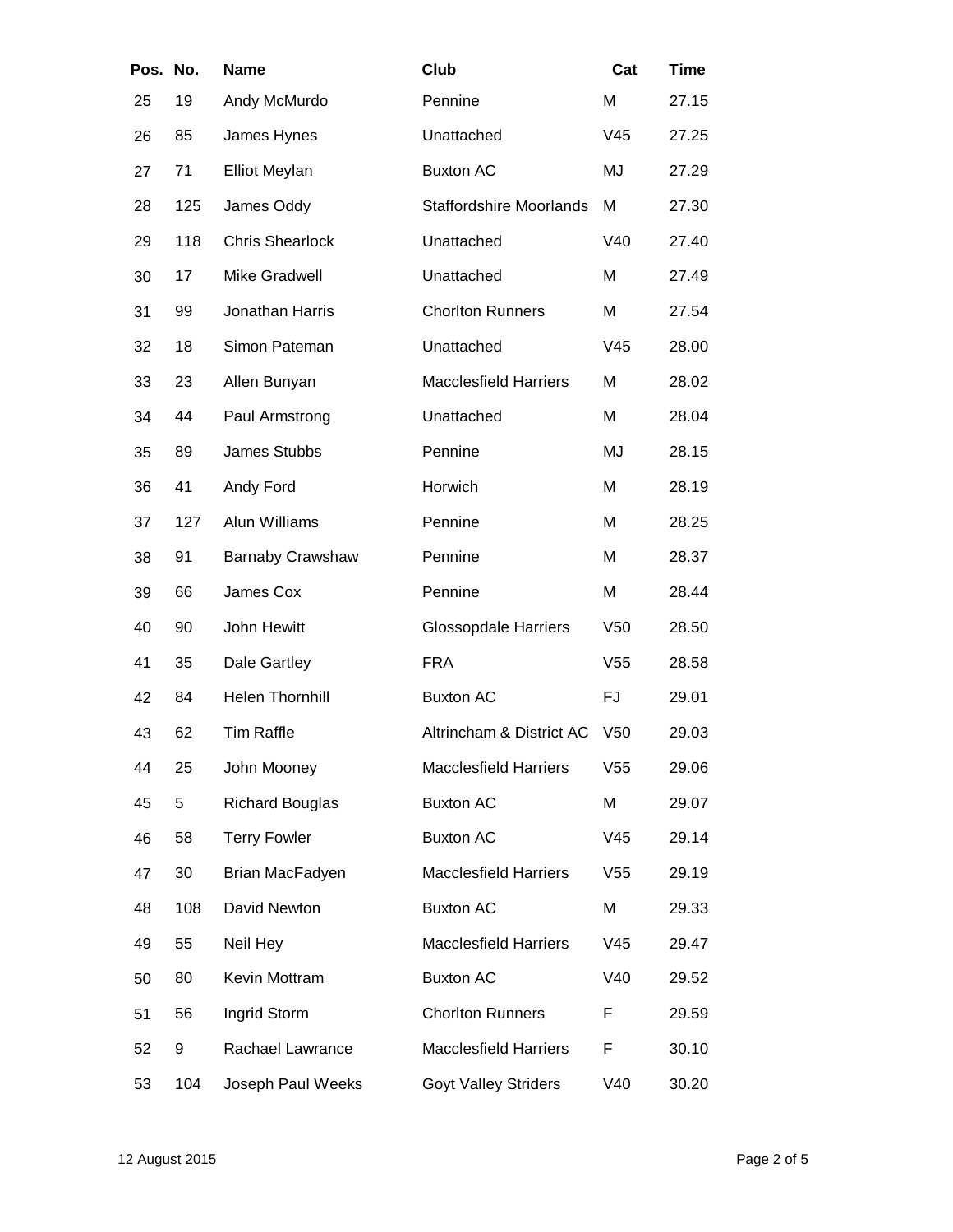| Pos. No. |     | <b>Name</b>                 | Club                         | Cat             | <b>Time</b> |
|----------|-----|-----------------------------|------------------------------|-----------------|-------------|
| 54       | 75  | Peter John Richardson       | Dewsbury                     | Μ               | 30.24       |
| 55       | 11  | <b>Barry Blyth</b>          | <b>Macclesfield Harriers</b> | V65             | 30.26       |
| 56       | 79  | Daniel James Swift          | <b>Buxton AC</b>             | M               | 30.36       |
| 57       | 10  | Angela Markley              | <b>Macclesfield Harriers</b> | F               | 30.38       |
| 58       | 28  | <b>Michael Docherty</b>     | Unattached                   | V60             | 30.45       |
| 59       | 61  | <b>Stephen Moss</b>         | Unattached                   | V40             | 30.48       |
| 60       | 92  | <b>Frank Fielding</b>       | Pennine                      | V60             | 30.52       |
| 61       | 101 | Neil Hill                   | Unattached                   | Μ               | 30.55       |
| 62       | 54  | John Mackintosh Jane        | Unattached                   | V45             | 31.00       |
| 63       | 50  | Mellor                      | Pennine                      | <b>FV50</b>     | 31.02       |
| 64       | 46  | <b>Alfie Bailey</b>         | <b>Buxton AC</b>             | M               | 31.26       |
| 65       | 59  | Nicholas Galpin             | <b>Chorlton Runners</b>      | Μ               | 31.27       |
| 66       | 3   | Ann-Marie Jones Peter       | Altrincham & District AC     | <b>FV60</b>     | 31.37       |
| 67       | 48  | <b>Bailey</b>               | <b>Buxton AC</b>             | V <sub>50</sub> | 31.38       |
| 68       | 8   | <b>Tim Blackwell Edward</b> | <b>Chorlton Runners</b>      | V40             | 31.41       |
| 69       | 33  | Swinden                     | <b>Chorlton Runners</b>      | V40             | 31.49       |
| 70       | 107 | <b>Neil Gerrity</b>         | Newcastle                    | M               | 31.52       |
| 71       | 109 | Mike Jones                  | Unattached                   | Μ               | 31.53       |
| 72       | 65  | Peter Davis                 | <b>Goyt Valley Striders</b>  | V <sub>50</sub> | 31.54       |
| 73       | 40  | Alan Bocking Graham         | <b>Cheshire Hill Racers</b>  | V60             | 32.01       |
| 74       | 53  | <b>Barnes</b>               | Unattached                   | V60             | 32.03       |
| 75       | 76  | Mike Jones                  | Unattached                   | V <sub>55</sub> | 32.06       |
| 76       | 100 | Ben Jay                     | <b>Goyt Valley Striders</b>  | V40             | 32.09       |
| 77       | 6   | Simon Rollitt               | <b>Mercia Fell Runners</b>   | V50             | 32.10       |
| 78       | 20  | <b>Richard Goff</b>         | <b>Buxton AC</b>             | Μ               | 32.16       |
| 79       | 114 | Mark Checkley               | Lostock AC                   | V <sub>50</sub> | 32.22       |
| 80       | 68  | Simon Hutchinson            | Unattached                   | V <sub>50</sub> | 32.33       |
| 81       | 7   | Charmaine Wood              | <b>Congleton Harriers</b>    | F               | 32.36       |
| 82       | 31  | <b>Philip Barnes</b>        | Pennine                      | V55             | 32.37       |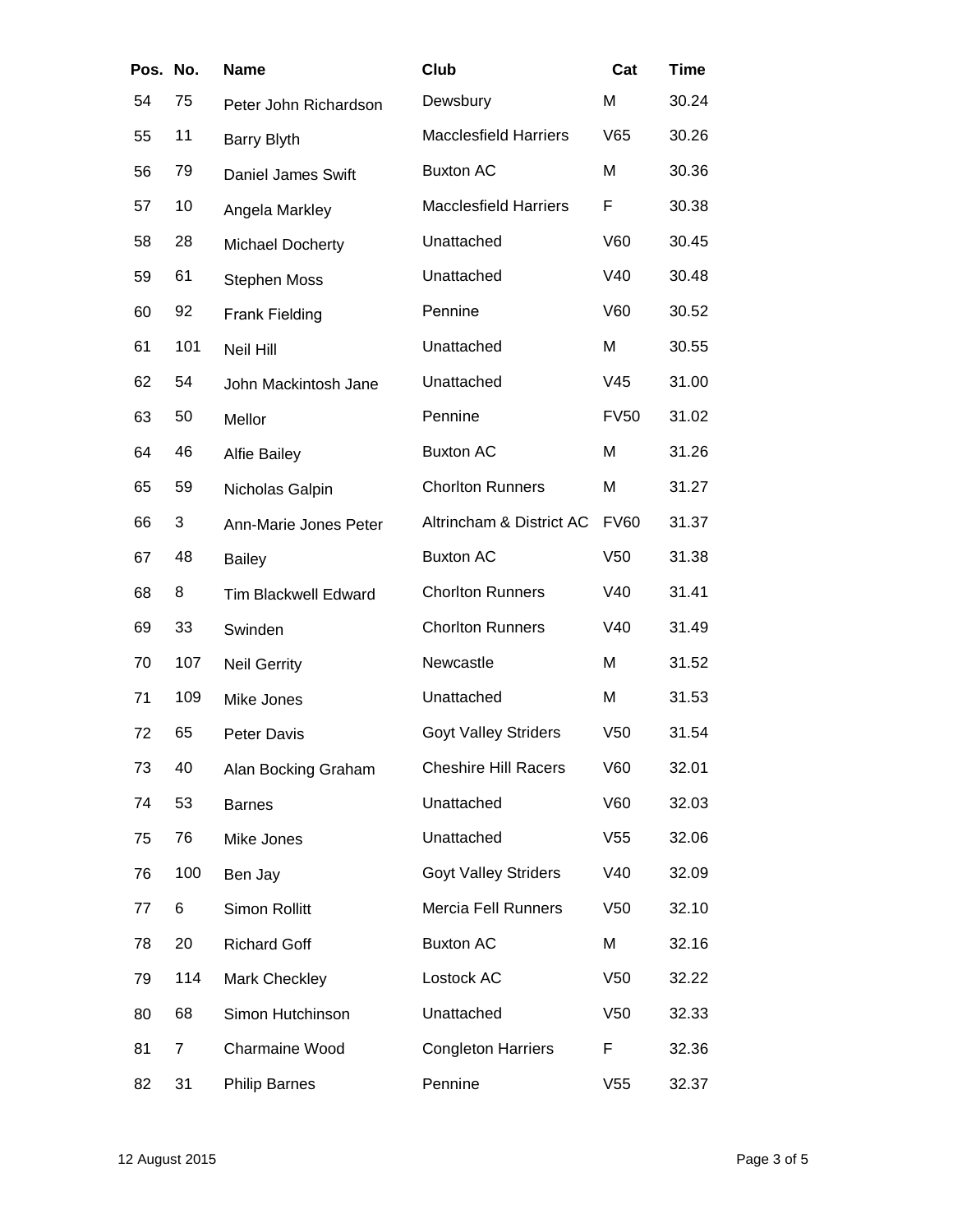| Pos. No. |     | <b>Name</b>            | Club                         | Cat             | <b>Time</b> |
|----------|-----|------------------------|------------------------------|-----------------|-------------|
| 83       | 13  | <b>Geraint Davies</b>  | Unattached                   | M               | 32.40       |
| 84       | 16  | Alan Brentnall         | Pennine                      | V65             | 32.43       |
| 85       | 57  | Ross Murdoch           | <b>Chorlton Runners</b>      | M               | 32.55       |
| 86       | 97  | Alice Willson          | <b>Glossopdale Harriers</b>  | F               | 32.59       |
| 87       | 72  | Julie Gardner          | <b>Macclesfield Harriers</b> | <b>FV55</b>     | 33.21       |
| 88       | 113 | <b>Andy Dines</b>      | Unattached                   | V40             | 33.24       |
| 89       | 36  | Ryan Oldham            | <b>FRA</b>                   | M               | 33.35       |
| 90       | 103 | Max Howard             | <b>Retford AC</b>            | V <sub>55</sub> | 33.43       |
| 91       | 88  | Dan Riley              | Pennine                      | V40             | 33.51       |
| 92       | 15  | Geoff gilbert          | Wilmslow RC                  | V60             | 34.05       |
| 93       | 83  | Paul Hills             | Pennine                      | V <sub>55</sub> | 34.14       |
| 94       | 74  | Carolyn Whittle        | <b>Goyt Valley Striders</b>  | <b>FV40</b>     | 34.17       |
| 95       | 64  | Amelia Hunt            | <b>Goyt Valley Striders</b>  | F               | 34.22       |
| 96       | 51  | <b>Andrew Weardes</b>  | <b>Buxton AC</b>             | V45             | 34.32       |
| 97       | 73  | Katy Thornhill         | <b>Goyt Valley Striders</b>  | <b>FV40</b>     | 34.52       |
| 98       | 14  | Rebecca Brimage        | <b>Stockport Harriers</b>    | F               | 34.56       |
| 99       | 117 | Jenny Discombe         | <b>Chorlton Runners</b>      | <b>FV40</b>     | 35.01       |
| 100      | 120 | Francis Wooff          | <b>Chorlton Runners</b>      | V <sub>50</sub> | 35.02       |
| 101      | 115 | Mary Edgerton          | Pennine                      | <b>FV55</b>     | 35.03       |
| 102      | 39  | <b>Steve Lomas</b>     | <b>Macclesfield Harriers</b> | V45             | 35.09       |
| 103      | 82  | Rachel Watson          | Unattached                   | <b>FV40</b>     | 35.19       |
| 104      | 98  | Helen Brunt            | <b>Belper Harriers</b>       | F               | 35.32       |
| 105      | 87  | Joanne Brack           | <b>Glossopdale Harriers</b>  | <b>FV45</b>     | 35.34       |
| 106      | 69  | <b>Richard Griffin</b> | <b>MDOC</b>                  | V40             | 35.43       |
| 107      | 93  | Roger Hart             | <b>Glossopdale Harriers</b>  | V65             | 35.52       |
| 108      | 32  | Sophie Cunningham      | <b>Chorlton Runners</b>      | F               | 36.22       |
| 109      | 123 | Farouk Vancha          | Unattached                   | V45             | 36.48       |
| 110      | 77  | Neville McGraw         | <b>Glossopdale Harriers</b>  | V65             | 36.57       |
| 111      | 47  | Alistair Jordan        | Unattached                   | V <sub>50</sub> | 37.21       |